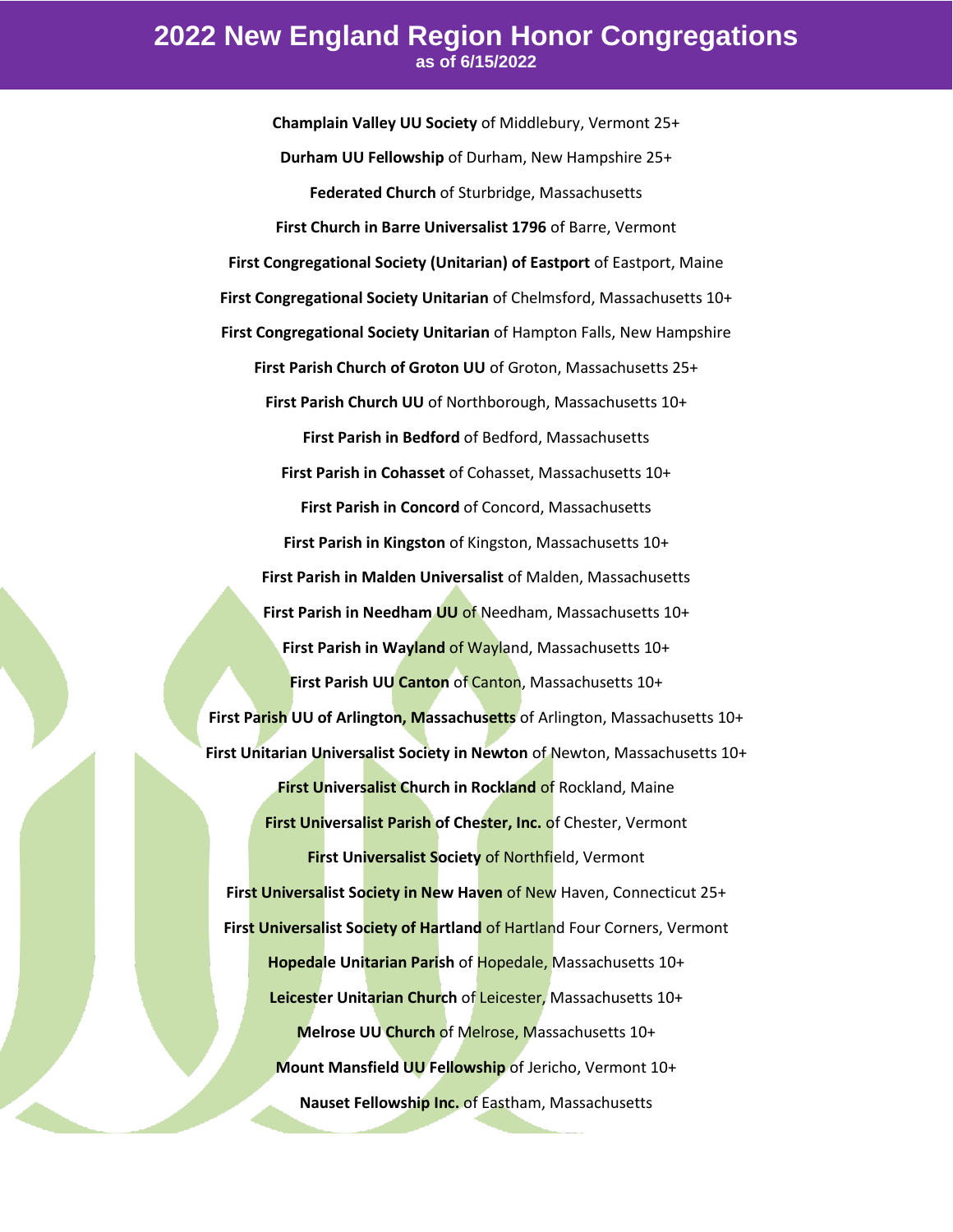## **2022 New England Region Honor Congregations as of 6/15/2022**

**Newfields Community Church** of Newfields, New Hampshire 10+ **North Universalist Chapel Society** of Woodstock, Vermont **Nottingham Community Church UU** of Nottingham, New Hampshire 10+ **Religious Society of Bell Street Chapel** of Providence, Rhode Island 10+ **South Church** of Portsmouth, New Hampshire **Starr King UU Fellowship** of Plymouth, New Hampshire 25+ **The Community Church of Boston** of Boston, Massachusetts **The Federated Church of Orleans** of Orleans, Massachusetts 25+ **The First Church in Sterling, Inc.** of Sterling, Massachusetts **The First Church of Deerfield** of Deerfield, Massachusetts 25+ **The North Parish of North Andover** of North Andover, Massachusetts **The Unitarian Church of Montpelier** of Montpelier, Vermont 10+ **The Universalist Society of Strafford** of South Strafford, Vermont 10+ **Third Congregational Society of Greenfield** of Greenfield, Massachusetts **Unitarian Church of Sharon** of Sharon, Massachusetts 25+ **Unitarian Fellowship of Northwest Connecticut** of Lakeville, Connecticut **Unitarian Fellowship of Storrs** of Storrs Mansfield, Connecticut 10+ **Unitarian Society of Hartford** of Hartford, Connecticut **Unitarian Universalist Church of Rutland** of Rutland, Vermont **Universalist Society of West Burke** of West Burke, Vermont 25+ **Universalist Unitarian Church of Waterville, Maine** of Waterville, Maine **UU Area Church at First Parish Sherborn** of Sherborn, Massachusetts 10+ **UU Church of Brunswick** of Brunswick, Maine 10+ **UU Church of Nashua New Hampshire** of Nashua, New Hampshire **UU Church of Norwich CT** of Norwich, Connecticut 10+ **UU Community Church** of Augusta, Maine **UU Congregation at First Church in Roxbury** of Roxbury, Massachusetts **UU Congregation in Stamford** of Stamford, Connecticut **UU Congregation of Castine** of Castine, Maine 25+